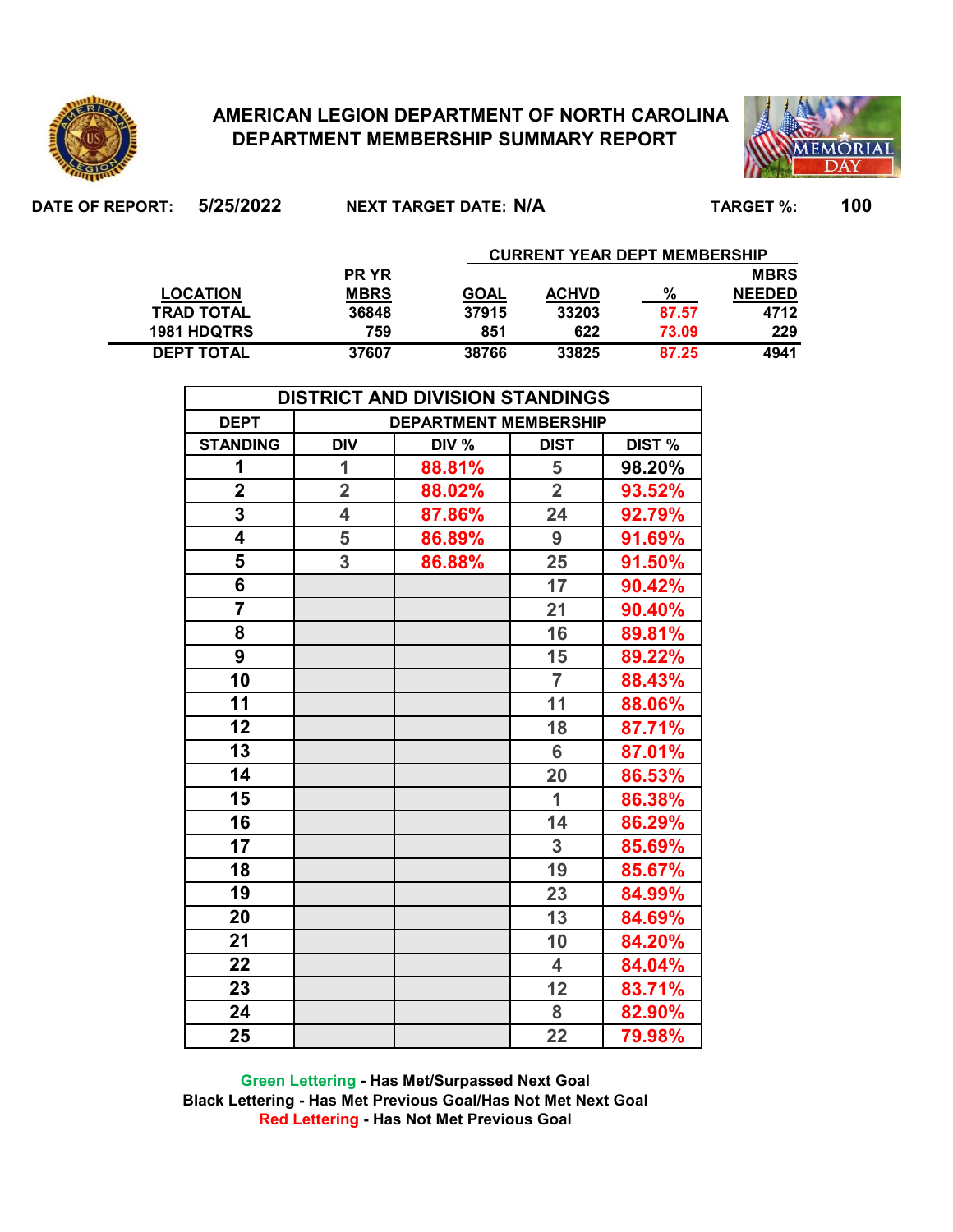|                       | 2021         |            |      |                               |                | 2022           |                |                |                                      |                |         |
|-----------------------|--------------|------------|------|-------------------------------|----------------|----------------|----------------|----------------|--------------------------------------|----------------|---------|
| Location              | <b>Achvd</b> | <b>CPR</b> | Goal | <b>New</b>                    | <b>PUFL</b>    | <b>Trad</b>    |                |                | HQ Trf Achvd Achvd % Retain Retain % |                |         |
|                       |              |            |      | Division 1, District 1        |                |                |                |                |                                      |                |         |
| Ahoskie 102           | 167          | No         | 178  | $\mathbf 0$                   | 19             | 120            | $\mathbf{1}$   | 140            | 78.65%                               | 139            | 83.23%  |
| Coinjock 288          | 208          | Yes        | 209  | 9                             | 12             | 162            | 0              | 183            | 87.56%                               | 174            | 83.65%  |
| Columbia 182          | 58           | No         | 59   | $\mathbf{1}$                  | $\mathbf 0$    | 46             | $\mathbf 0$    | 47             | 79.66%                               | 46             | 79.31%  |
| Edenton 40            | 288          | No         | 293  | 12                            | 28             | 228            | 12             | 280            | 95.56%                               | 256            | 88.89%  |
| Elizabeth City 223    | 102          | Yes        | 112  | 10                            | $\mathbf{1}$   | 84             | $\mathbf 0$    | 95             | 85.20%                               | 85             | 83.33%  |
| Elizabeth City 84     | 120          | Yes        | 121  | $\mathbf{1}$                  | 10             | 76             | $\mathbf 0$    | 87             | 71.90%                               | 86             | 71.67%  |
| Hertford 126          | 125          | No         | 131  | 6                             | 8              | 110            | $\mathbf 0$    | 124            | 94.66%                               | 118            | 94.40%  |
| Hertford 362          | 38           | No         | 41   | $\overline{2}$                | $\overline{2}$ | 36             | $\mathbf 0$    | 40             | 97.56%                               | 38             | 100.00% |
| Manteo 26             | 134          | Yes        | 135  | $\mathbf{1}$                  | 17             | 101            | 1              | 120            | 88.89%                               | 118            | 88.06%  |
| Moyock 531            | 60           | No         | 61   | 0                             | 5              | 36             | 0              | 41             | 67.21%                               | 41             | 68.33%  |
| <b>District Total</b> | 1300         |            | 1340 | 42                            | 102            | 999            | 14             | 1157           | 86.38%                               | 1101           | 84.69%  |
|                       |              |            |      | Division 1, District 2        |                |                |                |                |                                      |                |         |
| Creswell 391          | 32           | No         | 36   | 0                             | 1              | 30             | $\mathbf 0$    | 31             | 86.11%                               | 31             | 96.88%  |
| Enfield 325           | 17           | No         | 18   | $\mathbf 0$                   | $\overline{2}$ | 7              | $\mathbf{0}$   | $\overline{9}$ | 50.00%                               | $\overline{9}$ | 52.94%  |
| Hamilton 131          | 59           | Yes        | 61   | 0                             | 6              | 48             | $\mathbf 0$    | 54             | 89.26%                               | 54             | 91.53%  |
| Littleton 308         | 55           | Yes        | 56   | 3                             | $\mathbf{1}$   | 49             | $\mathbf 0$    | 53             | 94.64%                               | 50             | 90.91%  |
| Littleton 425         | 67           | Yes        | 68   | 0                             | 8              | 53             | $\mathbf 0$    | 61             | 89.71%                               | 61             | 91.04%  |
| Plymouth 164          | 60           | No         | 62   | $\mathbf{1}$                  | 5              | 55             | $\mathbf 0$    | 61             | 98.39%                               | 60             | 100.00% |
| Rich Square 111       | 21           | Yes        | 26   | 0                             | 0              | 21             | $\bf{0}$       | 21             | 82.35%                               | 21             | 100.00% |
| Roanoke Rapids 38     | 103          | No         | 108  | 13                            | 9              | 107            | $\overline{2}$ | 131            | 121.30%                              | 116            | 112.62% |
| Scotland Neck 34      | 16           | Yes        | 19   | $\mathbf{1}$                  | $\pmb{0}$      | 15             | $\mathbf 0$    | 16             | 86.49%                               | 15             | 93.75%  |
| Weldon 407            | 13           | No         | 15   | $\mathbf 0$                   | 3              | $\overline{2}$ | $\mathbf{0}$   | 5              | 33.33%                               | 5              | 38.46%  |
| Windsor 37            | 25           | No         | 27   | 0                             | 0              | 20             | $\mathbf 0$    | 20             | 75.47%                               | 20             | 80.00%  |
| <b>District Total</b> | 468          |            | 494  | 18                            | 35             | 407            | $\overline{2}$ | 462            | 93.52%                               | 442            | 94.44%  |
|                       |              |            |      | <b>Division 1, District 3</b> |                |                |                |                |                                      |                |         |
| Ayden 289             | 31           | No         | 32   | 2                             | 3              | 20             | 0              | 25             | 78.13%                               | 23             | 74.19%  |
| Belhaven 249          | 49           | No         | 50   | $\pmb{0}$                     | $\mathbf{1}$   | 38             | $\mathbf 0$    | 39             | 78.00%                               | 39             | 79.59%  |
| Farmville 151         | 25           | Yes        | 26   | $\mathbf{1}$                  | 5              | 13             | $\mathbf 0$    | 19             | 73.08%                               | 18             | 72.00%  |
| Farmville 372         | 5            | No         | 15   | $\pmb{0}$                     | $\overline{2}$ | 3              | $\mathbf 0$    | 5              | 33.33%                               | 5              | 100.00% |
| Greenville 160        | 23           | No         | 24   | 5                             | $\mathbf{1}$   | 15             | $\mathbf 0$    | 21             | 87.50%                               | 16             | 69.57%  |
| Greenville 39         | 354          | No         | 355  | 3                             | 45             | 255            | 3              | 306            | 86.20%                               | 300            | 84.75%  |
| Swan Quarter 226      | 14           | No         | 17   | $\pmb{0}$                     | $\pmb{0}$      | 16             | $\mathbf{1}$   | 17             | 103.03%                              | 16             | 114.29% |
| Washington 15         | 134          | Yes        | 135  | 4                             | 11             | 108            | $\overline{2}$ | 125            | 92.59%                               | 119            | 88.81%  |
| Washington 263        | 34           | No         | 35   | $\overline{2}$                | 4              | 27             | $\mathbf 0$    | 33             | 94.29%                               | 31             | 91.18%  |
| <b>District Total</b> | 669          |            | 689  | 17                            | 72             | 495            | 6              | 590            | 85.69%                               | 567            | 84.75%  |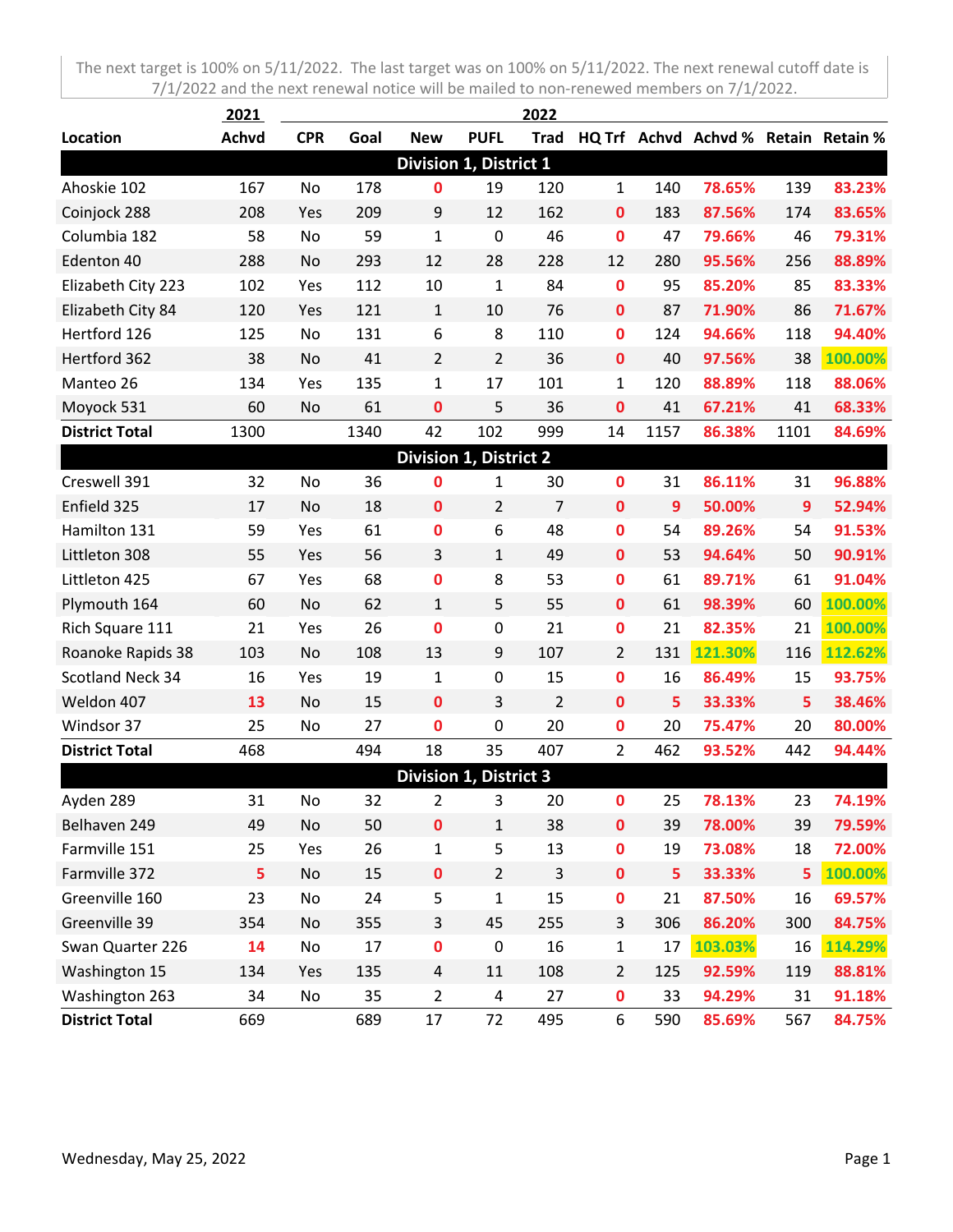|                       | 2021         |            |      |                               |                | 2022        |              |     |                                      |     |         |
|-----------------------|--------------|------------|------|-------------------------------|----------------|-------------|--------------|-----|--------------------------------------|-----|---------|
| Location              | <b>Achvd</b> | <b>CPR</b> | Goal | <b>New</b>                    | <b>PUFL</b>    | <b>Trad</b> |              |     | HQ Trf Achvd Achvd % Retain Retain % |     |         |
|                       |              |            |      | <b>Division 1, District 4</b> |                |             |              |     |                                      |     |         |
| Elm City 153          | 45           | No         | 50   | 1                             | 4              | 32          | $\mathbf{0}$ | 37  | 74.75%                               | 36  | 80.00%  |
| Middlesex 278         | 46           | Yes        | 47   | $\mathbf 0$                   | 0              | 37          | $\mathbf 0$  | 37  | 78.72%                               | 37  | 80.43%  |
| Nashville 110         | 161          | No         | 171  | 8                             | 8              | 142         | $\mathbf 0$  | 158 | 92.40%                               | 150 | 93.17%  |
| Nashville 293         | 75           | No         | 76   | 5                             | $\overline{4}$ | 52          | $\mathbf{0}$ | 61  | 80.26%                               | 56  | 74.67%  |
| Rocky Mount 58        | 228          | No         | 233  | $\overline{2}$                | 14             | 167         | $\mathbf 0$  | 183 | 78.54%                               | 181 | 79.39%  |
| Spring Hope 396       | 18           | No         | 20   | 3                             | $\mathbf{1}$   | 17          | $\mathbf 0$  | 21  | 105.00%                              | 18  | 100.00% |
| Spring Hope 91        | 19           | No         | 21   | 1                             | 0              | 17          | $\mathbf 0$  | 18  | 87.80%                               | 17  | 89.47%  |
| Stantonsburg 245      | 12           | No         | 15   | $\mathbf{1}$                  | $\mathbf 0$    | 10          | $\mathbf{0}$ | 11  | 73.33%                               | 10  | 83.33%  |
| Tarboro 19            | 126          | No         | 133  | 6                             | 14             | 82          | $\mathbf{1}$ | 103 | 77.74%                               | 96  | 76.19%  |
| Wilson 13             | 213          | No         | 215  | 8                             | 20             | 157         | $\mathbf 0$  | 185 | 86.25%                               | 177 | 83.10%  |
| Wilson 17             | 74           | Yes        | 80   | $\mathbf{1}$                  | 6              | 69          | $\mathbf 0$  | 76  | 95.00%                               | 75  | 101.35% |
| <b>District Total</b> | 1017         |            | 1059 | 36                            | 71             | 782         | 1            | 890 | 84.04%                               | 853 | 83.87%  |
|                       |              |            |      | <b>Division 1, District 5</b> |                |             |              |     |                                      |     |         |
| Creedmoor 161         | 50           | No         | 51   | 6                             | 3              | 33          | 1            | 43  | 84.31%                               | 36  | 72.00%  |
| Franklinton 52        | 242          | No         | 248  | 4                             | 11             | 199         | 4            | 218 | 87.90%                               | 210 | 86.78%  |
| Henderson 60          | 129          | Yes        | 130  | 13                            | 3              | 124         | 4            | 144 | 110.77%                              | 127 | 98.45%  |
| Louisburg 105         | 98           | No         | 101  | 7                             | 6              | 88          | $\mathbf 0$  | 101 | 100.00%                              | 94  | 95.92%  |
| Louisburg 228         | 20           | Yes        | 21   | 0                             | 0              | 21          | $\mathbf 0$  | 21  | 102.44%                              | 21  | 105.00% |
| Oxford 90             | 70           | No         | 72   | 4                             | 10             | 53          | $\mathbf 0$  | 67  | 93.06%                               | 63  | 90.00%  |

Roxboro 138 207 No 208 27 13 182 **0** 222 **106.73%** 195 **94.20%** Warrenton 547 32 No 33 4 0 28 **0** 32 **96.97%** 28 **87.50% District Total** 848 864 65 46 728 9 848 **98.20%** 774 **91.27% Division Total** 4302 4445 178 326 3411 32 3947 **88.81%** 3737 **86.87%**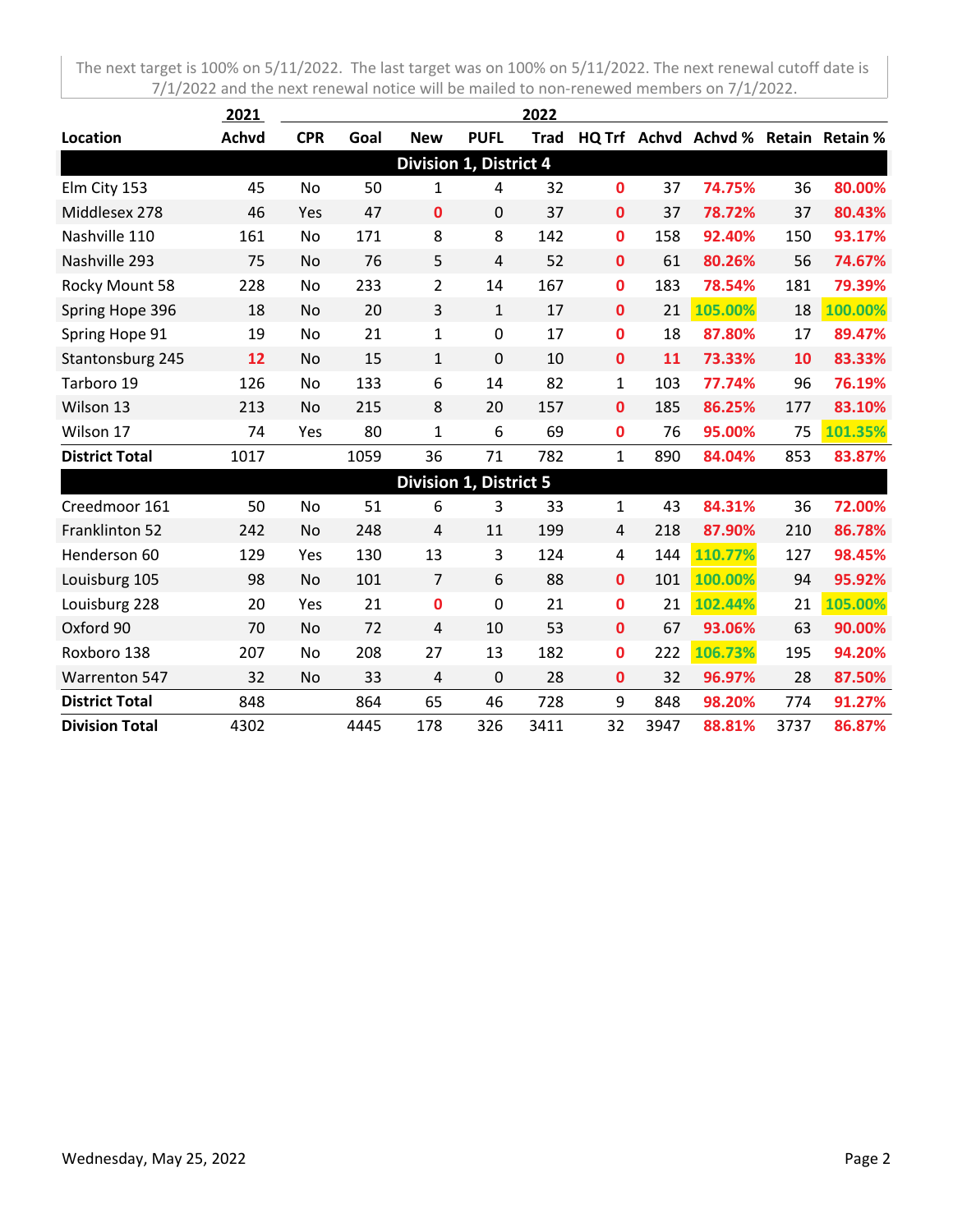|                       | 2021         |            |      |                |                               | 2022 |                |      |                                           |      |         |
|-----------------------|--------------|------------|------|----------------|-------------------------------|------|----------------|------|-------------------------------------------|------|---------|
| Location              | <b>Achvd</b> | <b>CPR</b> | Goal | <b>New</b>     | <b>PUFL</b>                   |      |                |      | Trad HQ Trf Achvd Achvd % Retain Retain % |      |         |
|                       |              |            |      |                | <b>Division 2, District 6</b> |      |                |      |                                           |      |         |
| Beaufort 99           | 96           | Yes        | 97   | 5              | $\overline{7}$                | 63   | $\mathbf 0$    | 75   | 77.32%                                    | 70   | 72.92%  |
| Jacksonville 265      | 414          | Yes        | 415  | 29             | 47                            | 297  | 8              | 381  | 91.81%                                    | 344  | 83.09%  |
| Morehead City 46      | 203          | No         | 211  | 7              | 32                            | 133  | $\mathbf 0$    | 172  | 81.52%                                    | 165  | 81.28%  |
| New Bern 24           | 234          | Yes        | 238  | 6              | 38                            | 152  | $\mathbf{1}$   | 197  | 82.77%                                    | 190  | 81.20%  |
| New Bern 539          | 225          | <b>No</b>  | 226  | 55             | 25                            | 154  | 3              | 237  | 104.87%                                   | 179  | 79.56%  |
| Newport 203           | 143          | Yes        | 144  | $\mathbf{1}$   | 16                            | 104  | $\overline{4}$ | 125  | 86.81%                                    | 120  | 83.92%  |
| Pollocksville 64      | 76           | No         | 87   | $\overline{2}$ | 6                             | 48   | $\mathbf 0$    | 56   | 64.37%                                    | 54   | 71.05%  |
| Swansboro 78          | 161          | No         | 162  | 0              | 15                            | 115  | 0              | 130  | 80.25%                                    | 130  | 80.75%  |
| Trenton 154           | 45           | No         | 49   | $\overline{2}$ | $\mathbf 0$                   | 42   | 0              | 44   | 90.72%                                    | 42   | 93.33%  |
| <b>District Total</b> | 1597         |            | 1629 | 107            | 186                           | 1108 | 16             | 1417 | 87.01%                                    | 1294 | 81.03%  |
|                       |              |            |      |                | <b>Division 2, District 7</b> |      |                |      |                                           |      |         |
| Albertson 379         | 81           | No         | 83   | 3              | 5                             | 64   | 0              | 72   | 86.75%                                    | 69   | 85.19%  |
| Beulaville 511        | 39           | <b>No</b>  | 48   | $\mathbf 0$    | $\overline{2}$                | 52   | $\bf{0}$       | 54   | 113.68%                                   | 54   | 138.46% |
| Falling Creek 504     | 37           | No         | 38   | 0              | 3                             | 19   | $\mathbf 0$    | 22   | 57.89%                                    | 22   | 59.46%  |
| Fremont 184           | 21           | No         | 24   | 0              | $\mathbf 0$                   | 16   | $\mathbf 0$    | 16   | 66.67%                                    | 16   | 76.19%  |
| Goldsboro 11          | 367          | Yes        | 368  | 36             | 39                            | 284  | $\overline{2}$ | 361  | 98.10%                                    | 323  | 88.01%  |
| Goldsboro 215         | 112          | No         | 113  | $\mathbf 0$    | 10                            | 69   | $\bf{0}$       | 79   | 69.91%                                    | 79   | 70.54%  |
| Kenansville 329       | 18           | No         | 19   | 4              | $\mathbf 0$                   | 16   | 0              | 20   | 105.26%                                   | 16   | 88.89%  |
| Kinston 219           | 74           | Yes        | 75   | 12             | 3                             | 52   | $\bf{0}$       | 67   | 89.33%                                    | 55   | 74.32%  |
| Kinston 43            | 141          | No         | 146  | 6              | 10                            | 102  | $\mathbf 0$    | 118  | 81.10%                                    | 112  | 79.43%  |
| LaGrange 546          | 19           | No         | 21   | $\mathbf 0$    | $\mathbf 0$                   | 15   | $\mathbf 0$    | 15   | 71.43%                                    | 15   | 78.95%  |
| Mount Olive 103       | 73           | Yes        | 76   | $\overline{7}$ | $\overline{7}$                | 62   | $\mathbf 0$    | 76   | 100.00%                                   | 69   | 94.52%  |
| Pikeville 541         | 45           | Yes        | 46   | 6              | $\overline{7}$                | 30   | $\overline{2}$ | 45   | 97.83%                                    | 37   | 82.22%  |
| Snow Hill 536         | 43           | No         | 44   | 0              | $\mathbf{1}$                  | 32   | $\mathbf 0$    | 33   | 75.00%                                    | 33   | 76.74%  |
| Snow Hill 94          | 121          | Yes        | 133  | 4              | 9                             | 99   | 5              | 117  | 87.97%                                    | 108  | 89.26%  |
| Wallace 156           | 69           | Yes        | 70   | $\mathbf 0$    | $\overline{4}$                | 56   | $\mathbf 0$    | 60   | 85.71%                                    | 60   | 86.96%  |
| Walstonburg 332       | 37           | <b>No</b>  | 41   | 4              | $\overline{2}$                | 21   | $\mathbf 0$    | 27   | 66.67%                                    | 23   | 62.16%  |
| Warsaw 127            | 25           | No         | 26   | $\overline{2}$ | $\overline{2}$                | 25   | 0              | 29   | 111.54%                                   | 27   | 108.00% |
| <b>District Total</b> | 1322         |            | 1370 | 84             | 104                           | 1014 | 9              | 1211 | 88.43%                                    | 1118 | 84.57%  |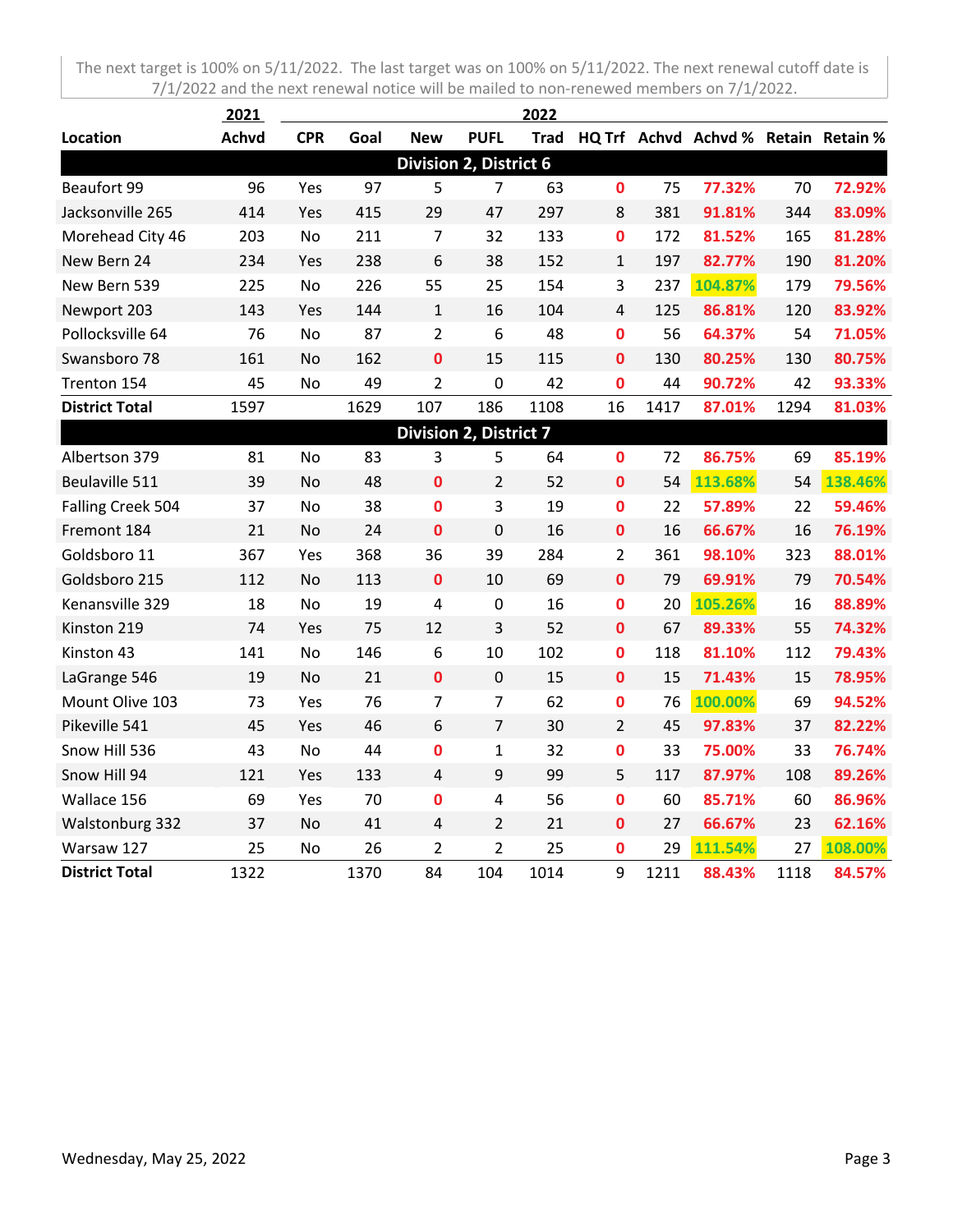|                       | 2021         |            |      |                               |                               | 2022 |                |      |                                           |      |         |
|-----------------------|--------------|------------|------|-------------------------------|-------------------------------|------|----------------|------|-------------------------------------------|------|---------|
| Location              | <b>Achvd</b> | <b>CPR</b> | Goal | <b>New</b>                    | <b>PUFL</b>                   |      |                |      | Trad HQ Trf Achvd Achvd % Retain Retain % |      |         |
|                       |              |            |      |                               | <b>Division 2, District 8</b> |      |                |      |                                           |      |         |
| Clinton 22            | 44           | No         | 45   | 0                             | 3                             | 27   | 0              | 30   | 66.67%                                    | 30   | 68.18%  |
| Clinton 319           | 92           | No         | 93   | $\mathbf 0$                   | 5                             | 76   | $\mathbf 0$    | 81   | 87.57%                                    | 81   | 88.04%  |
| Fayetteville 202      | 402          | No         | 401  | 18                            | 54                            | 238  | $\overline{2}$ | 312  | 77.81%                                    | 292  | 72.64%  |
| Fayetteville 32       | 562          | No         | 578  | 36                            | 84                            | 312  | $\mathbf{1}$   | 433  | 74.91%                                    | 396  | 70.46%  |
| Fayetteville 525      | 357          | No         | 358  | 82                            | 39                            | 299  | $\mathbf{1}$   | 421  | 117.60%                                   | 338  | 94.68%  |
| Garland 502           | 23           | No         | 24   | $\mathbf{1}$                  | $\overline{2}$                | 16   | $\mathbf{0}$   | 19   | 79.17%                                    | 18   | 78.26%  |
| Newton Grove 133      | 27           | No         | 27   | $\mathbf 0$                   | $\mathbf{1}$                  | 21   | 0              | 22   | 81.48%                                    | 22   | 81.48%  |
| Spring Lake 230       | 266          | No         | 320  | 12                            | 51                            | 148  | $\mathbf{1}$   | 212  | 66.25%                                    | 199  | 74.81%  |
| <b>District Total</b> | 1773         |            | 1846 | 149                           | 239                           | 1137 | 5              | 1530 | 82.90%                                    | 1376 | 77.61%  |
|                       |              |            |      | <b>Division 2, District 9</b> |                               |      |                |      |                                           |      |         |
| Burgaw 165            | 71           | No         | 74   | 0                             | 12                            | 49   | $\mathbf 0$    | 61   | 82.99%                                    | 61   | 85.92%  |
| Burgaw 294            | 21           | No         | 22   | 5                             | $\overline{4}$                | 22   | $\mathbf 0$    | 31   | 140.91%                                   | 26   | 123.81% |
| Calabash 503          | 706          | No         | 717  | 30                            | 40                            | 575  | 6              | 651  | 90.79%                                    | 615  | 87.11%  |
| East Arcadia 521      | 30           | <b>No</b>  | 31   | $\mathbf{1}$                  | $\overline{2}$                | 25   | $\mathbf{0}$   | 28   | 90.32%                                    | 27   | 90.00%  |
| Elizabethtown 404     | 88           | No         | 96   | 3                             | 9                             | 74   | $\bf{0}$       | 86   | 90.05%                                    | 83   | 94.32%  |
| Fair Bluff 204        | 20           | No         | 21   | $\mathbf 0$                   | $\mathbf 0$                   | 18   | $\mathbf 0$    | 18   | 85.71%                                    | 18   | 90.00%  |
| Hampstead 167         | 176          | No         | 181  | 4                             | 32                            | 107  | $\mathbf{1}$   | 144  | 79.78%                                    | 139  | 78.98%  |
| Leland 68             | 191          | No         | 192  | 19                            | 16                            | 160  | 8              | 203  | 105.73%                                   | 176  | 92.15%  |
| Oak Island 454        | 67           | No         | 68   | 12                            | $\overline{3}$                | 60   | $\overline{2}$ | 77   | 113.24%                                   | 63   | 94.03%  |
| Pleasure Island 129   | 376          | No         | 377  | 37                            | 20                            | 314  | 14             | 385  | 102.12%                                   | 334  | 88.83%  |
| Shallotte 550         | 68           | No         | 69   | $\overline{2}$                | $\boldsymbol{6}$              | 37   | $\mathbf 0$    | 45   | 65.22%                                    | 43   | 63.24%  |
| Southport 213         | 32           | No         | 36   | $\mathbf{1}$                  | $\overline{2}$                | 32   | $\mathbf 0$    | 35   | 98.59%                                    | 34   | 106.25% |
| Southport 551         | 65           | Yes        | 66   | 9                             | 5                             | 54   | $\overline{2}$ | 70   | 106.06%                                   | 59   | 90.77%  |
| St James 543          | 263          | Yes        | 264  | 16                            | 16                            | 222  | 3              | 257  | 97.35%                                    | 238  | 90.49%  |
| Tabor City 507        | 29           | No         | 30   | $\mathbf 0$                   | 3                             | 12   | $\mathbf 0$    | 15   | 50.00%                                    | 15   | 51.72%  |
| Whiteville 137        | 39           | No         | 45   | $\mathbf{0}$                  | $\overline{2}$                | 23   | $\mathbf{0}$   | 25   | 55.56%                                    | 25   | 64.10%  |
| Whiteville 233        | 40           | No         | 41   | $\mathbf{1}$                  | 0                             | 37   | $\mathbf 0$    | 38   | 92.68%                                    | 37   | 92.50%  |
| Wilmington 10         | 806          | Yes        | 816  | 56                            | 89                            | 585  | 6              | 736  | 90.25%                                    | 674  | 83.62%  |
| Wilmington 545        | 158          | Yes        | 159  | 4                             | 17                            | 101  | $\mathbf{1}$   | 123  | 77.36%                                    | 118  | 74.68%  |
| <b>District Total</b> | 3246         |            | 3303 | 200                           | 278                           | 2507 | 43             | 3028 | 91.69%                                    | 2785 | 85.80%  |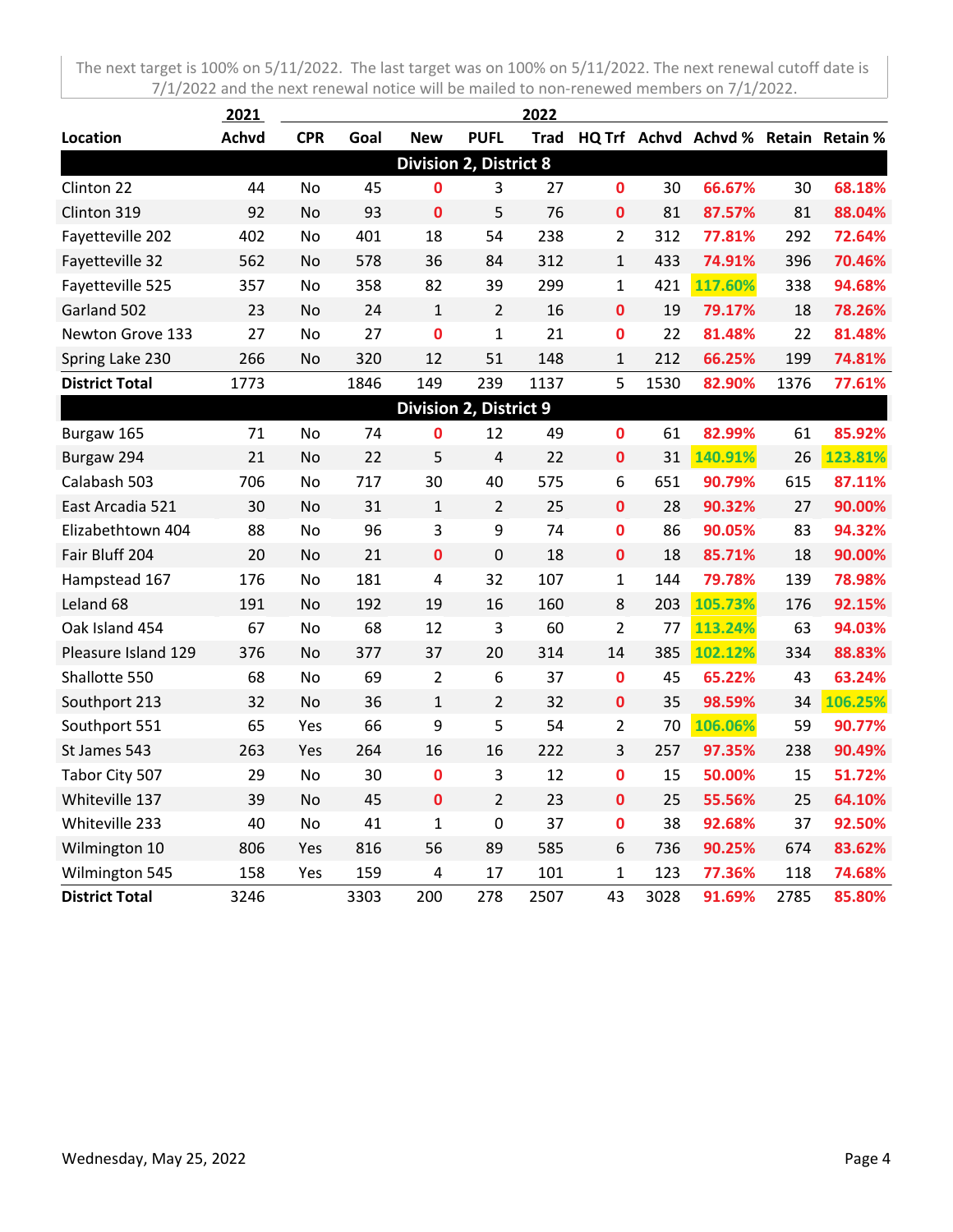|                       | 2021  |            |      |                                |                | 2022 |              |      |                               |      |        |
|-----------------------|-------|------------|------|--------------------------------|----------------|------|--------------|------|-------------------------------|------|--------|
| Location              | Achvd | <b>CPR</b> | Goal | <b>New</b>                     | <b>PUFL</b>    | Trad | HQ Trf       |      | Achyd Achyd % Retain Retain % |      |        |
|                       |       |            |      | <b>Division 2, District 10</b> |                |      |              |      |                               |      |        |
| Fairmont 548          | 19    | No.        | 20   | 0                              | 1              | 17   | 0            | 18   | 90.00%                        | 18   | 94.74% |
| Laurinburg 181        | 62    | No.        | 63   | 4                              | 4              | 48   | $\mathbf 0$  | 56   | 88.89%                        | 52   | 83.87% |
| Laurinburg 50         | 107   | <b>No</b>  | 111  | 1                              | 4              | 100  | 0            | 105  | 95.02%                        | 104  | 97.20% |
| Lumberton 42          | 59    | <b>No</b>  | 60   | 0                              | 7              | 39   | $\mathbf 0$  | 46   | 76.67%                        | 46   | 77.97% |
| Maxton 117            | 31    | No.        | 34   | 0                              | 0              | 22   | 0            | 22   | 64.71%                        | 22   | 70.97% |
| Maxton 214            | 13    | No.        | 15   | 0                              | $\mathbf{0}$   | 12   | $\mathbf{0}$ | 12   | 80.00%                        | 12   | 92.31% |
| Pembroke 205          | 30    | <b>No</b>  | 31   | 0                              | $\overline{2}$ | 23   | 0            | 25   | 80.65%                        | 25   | 83.33% |
| Red Springs 35        | 31    | No.        | 32   | 0                              | 2              | 28   | $\mathbf{0}$ | 30   | 93.75%                        | 30   | 96.77% |
| Rowland 271           | 15    | No.        | 16   | 0                              | $\mathbf{1}$   | 9    | 0            | 10   | 62.50%                        | 10   | 66.67% |
| St Pauls 5            | 42    | No.        | 43   | 0                              | 3              | 30   | 0            | 33   | 77.65%                        | 33   | 78.57% |
| <b>District Total</b> | 409   |            | 424  | 5                              | 24             | 328  | 0            | 357  | 84.20%                        | 352  | 86.06% |
| <b>Division Total</b> | 8347  |            | 8570 | 545                            | 831            | 6094 | 73           | 7543 | 88.02%                        | 6925 | 82.96% |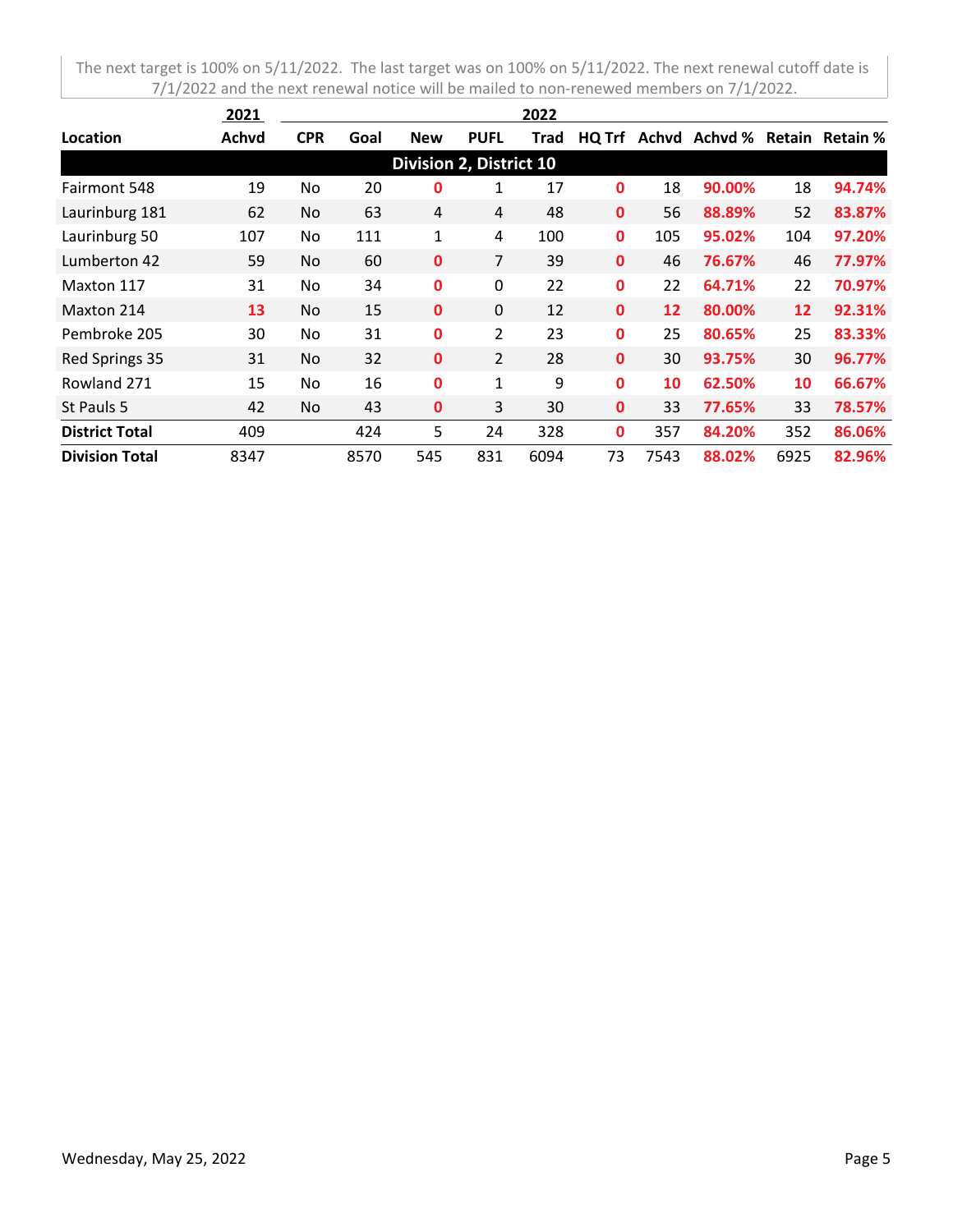|                       | 2021         |            |      |                         |                | 2022        |              |      |                                      |      |         |
|-----------------------|--------------|------------|------|-------------------------|----------------|-------------|--------------|------|--------------------------------------|------|---------|
| Location              | <b>Achvd</b> | <b>CPR</b> | Goal | <b>New</b>              | <b>PUFL</b>    | <b>Trad</b> |              |      | HQ Trf Achvd Achvd % Retain Retain % |      |         |
|                       |              |            |      | Division 3, District 11 |                |             |              |      |                                      |      |         |
| Apex 124              | 165          | No         | 166  | 17                      | 12             | 135         | 6            | 170  | 102.41%                              | 147  | 89.09%  |
| Benson 109            | 408          | No         | 435  | 12                      | 27             | 333         | $\mathbf{1}$ | 373  | 85.85%                               | 360  | 88.24%  |
| <b>Cary 540</b>       | 37           | Yes        | 38   | 8                       | 5              | 29          | $\mathbf{1}$ | 43   | 113.16%                              | 34   | 91.89%  |
| Cary 67               | 280          | Yes        | 281  | $\overline{7}$          | 47             | 189         | $\mathbf{1}$ | 244  | 86.83%                               | 236  | 84.29%  |
| Clayton 518           | 49           | No         | 50   | 3                       | $\overline{4}$ | 32          | $\mathbf{1}$ | 40   | 80.00%                               | 36   | 73.47%  |
| Clayton 71            | 306          | Yes        | 307  | 11                      | 35             | 218         | $\mathbf{1}$ | 265  | 86.32%                               | 253  | 82.68%  |
| Four Oaks 346         | 114          | No         | 121  | 5                       | 6              | 81          | $\mathbf 0$  | 92   | 76.35%                               | 87   | 76.32%  |
| Fuquay-Varina 116     | 1017         | No         | 1018 | 97                      | 92             | 799         | 38           | 1026 | 100.79%                              | 891  | 87.61%  |
| Garner 232            | 208          | No         | 209  | 3                       | 18             | 137         | $\mathbf{1}$ | 159  | 76.08%                               | 155  | 74.52%  |
| Kenly 328             | 34           | No         | 35   | $\mathbf 0$             | 3              | 28          | $\mathbf 0$  | 31   | 89.86%                               | 31   | 91.18%  |
| Knightdale 529        | 60           | No         | 61   | $\mathbf 0$             | $\mathbf{1}$   | 47          | $\mathbf 0$  | 48   | 78.69%                               | 48   | 80.00%  |
| Pine Level 405        | 104          | No         | 105  | $\mathbf 0$             | 8              | 83          | $\mathbf 0$  | 91   | 86.67%                               | 91   | 87.50%  |
| Raleigh 1             | 525          | Yes        | 526  | $\overline{2}$          | 82             | 349         | $\mathbf 0$  | 433  | 82.32%                               | 431  | 82.10%  |
| Raleigh 157           | 118          | No         | 119  | $\mathbf{1}$            | 13             | 65          | $\mathbf{0}$ | 79   | 66.39%                               | 78   | 66.10%  |
| Raleigh 297           | 93           | No         | 94   | 0                       | 8              | 52          | 0            | 60   | 63.83%                               | 60   | 64.52%  |
| Selma 141             | 91           | No         | 92   | 5                       | 8              | 67          | $\mathbf 0$  | 80   | 86.96%                               | 75   | 82.42%  |
| Smithfield 132        | 64           | Yes        | 71   | 0                       | 10             | 52          | $\mathbf{1}$ | 63   | 88.73%                               | 62   | 96.88%  |
| Smithfield 270        | 57           | Yes        | 58   | $\overline{2}$          | 3              | 45          | $\mathbf{0}$ | 50   | 86.21%                               | 48   | 84.21%  |
| Swift Creek 530       | 35           | No         | 36   | 0                       | 3              | 23          | $\mathbf 0$  | 26   | 72.22%                               | 26   | 74.29%  |
| Wake Forest 187       | 275          | Yes        | 276  | 3                       | 27             | 211         | $\mathbf 0$  | 241  | 87.32%                               | 238  | 86.55%  |
| Wendell 148           | 108          | No         | 112  | 6                       | 12             | 73          | $\mathbf 0$  | 91   | 81.25%                               | 85   | 78.70%  |
| Zebulon 363           | 16           | No         | 18   | $\mathbf 0$             | $\mathbf 1$    | 16          | $\bf{0}$     | 17   | 94.44%                               | 17   | 106.25% |
| <b>District Total</b> | 4164         |            | 4227 | 182                     | 425            | 3064        | 51           | 3722 | 88.06%                               | 3489 | 83.79%  |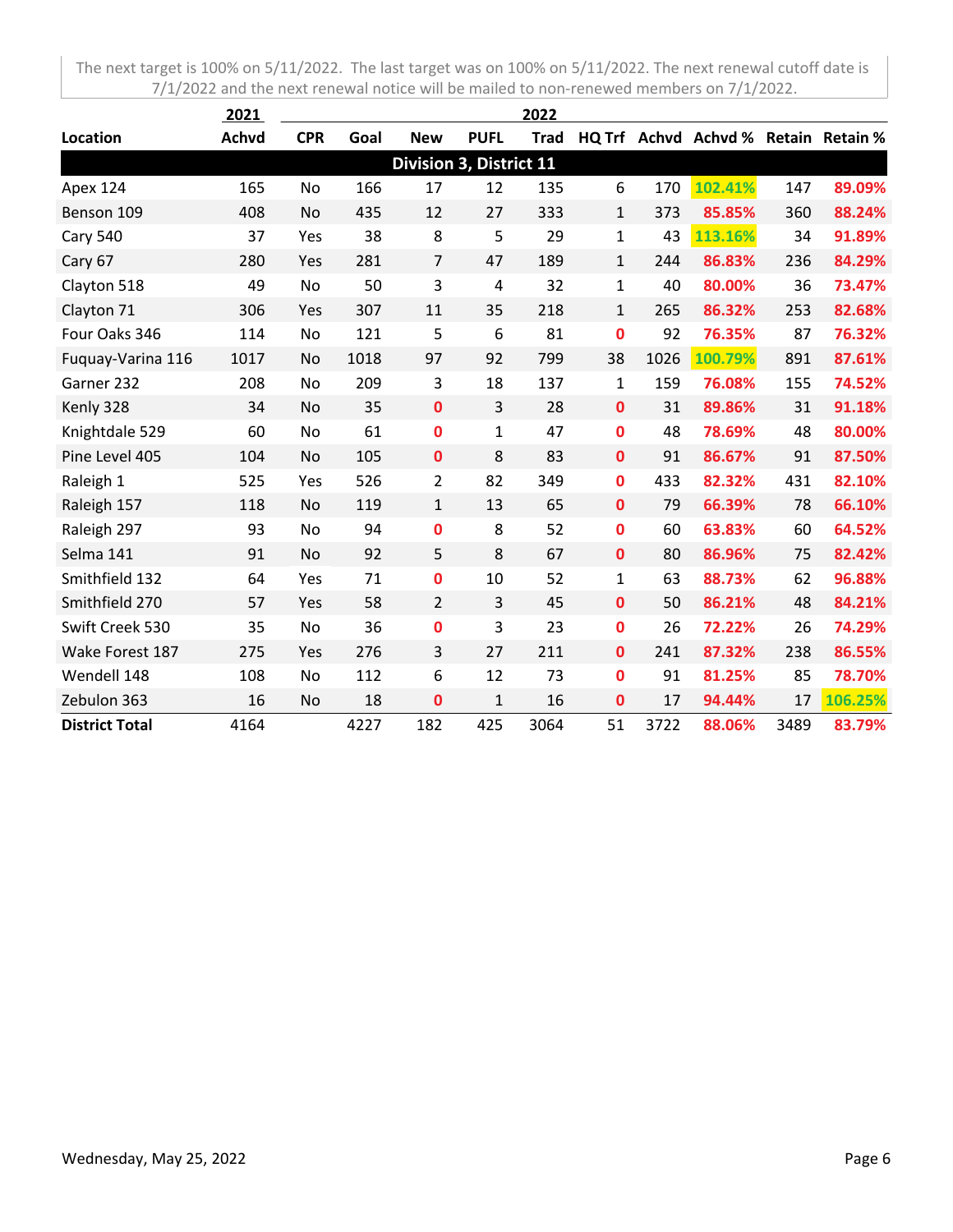|                       | 2021           |            |      |                         |                | 2022        |                |              |                                      |              |         |
|-----------------------|----------------|------------|------|-------------------------|----------------|-------------|----------------|--------------|--------------------------------------|--------------|---------|
| Location              | <b>Achvd</b>   | <b>CPR</b> | Goal | <b>New</b>              | <b>PUFL</b>    | <b>Trad</b> |                |              | HQ Trf Achvd Achvd % Retain Retain % |              |         |
|                       |                |            |      | Division 3, District 12 |                |             |                |              |                                      |              |         |
| Altamahaw 357         | 20             | No         | 21   | 1                       | $\mathbf 0$    | 14          | $\mathbf 0$    | 15           | 71.43%                               | 14           | 70.00%  |
| <b>Burlington 63</b>  | 316            | Yes        | 317  | 9                       | 18             | 240         | $\overline{2}$ | 269          | 84.86%                               | 258          | 81.65%  |
| Chapel Hill 6         | 317            | No         | 318  | 28                      | 32             | 205         | $\mathbf{1}$   | 266          | 83.65%                               | 237          | 74.76%  |
| Durham 175            | 34             | No         | 41   | $\mathbf{1}$            | 6              | 33          | $\mathbf{1}$   | 41           | 100.00%                              | 39           | 114.71% |
| Durham 7              | 292            | Yes        | 293  | 18                      | 20             | 194         | $\mathbf{1}$   | 233          | 79.52%                               | 214          | 73.29%  |
| Graham 549            | 25             | No         | 30   | $\mathbf 0$             | $\mathbf{1}$   | 18          | $\mathbf 0$    | 19           | 64.41%                               | 19           | 76.00%  |
| Haw River 427         | 47             | No         | 49   | 3                       | $\mathbf{1}$   | 43          | $\mathbf{1}$   | 48           | 97.96%                               | 44           | 93.62%  |
| Lowes Grove 416       | 54             | No         | 55   | $\mathbf{1}$            | 9              | 38          | $\overline{2}$ | 50           | 90.91%                               | 47           | 87.04%  |
| Mebane 95             | 117            | No         | 118  | 3                       | 10             | 88          | 1              | 102          | 86.44%                               | 98           | 83.76%  |
| Prospect Hill 447     | 48             | Yes        | 49   | $\mathbf 0$             | $\mathbf{1}$   | 41          | $\mathbf{1}$   | 43           | 87.76%                               | 42           | 87.50%  |
| Schley 452            | 40             | No         | 41   | $\mathbf 0$             | 3              | 26          | $\mathbf 0$    | 29           | 70.73%                               | 29           | 72.50%  |
| Snow Camp 305         | 25             | No         | 30   | $\mathbf{0}$            | $\mathbf{1}$   | 24          | $\mathbf 0$    | 25           | 83.33%                               | 25           | 100.00% |
| Yanceyville 210       | 56             | No         | 57   | $\overline{2}$          | 3              | 30          | $\mathbf{1}$   | 36           | 63.16%                               | 33           | 58.93%  |
| Yanceyville 89        | 63             | No         | 64   | 4                       | $\overline{2}$ | 59          | $\bf{0}$       | 65           | 101.56%                              | 61           | 96.83%  |
| <b>District Total</b> | 1454           |            | 1483 | 70                      | 107            | 1053        | 11             | 1241         | 83.71%                               | 1160         | 79.78%  |
|                       |                |            |      | Division 3, District 13 |                |             |                |              |                                      |              |         |
| Angier 436            | 68             | Yes        | 71   | 4                       | 9              | 42          | 5              | 60           | 85.11%                               | 51           | 75.00%  |
| Broadway 347          | 29             | No         | 31   | $\mathbf{1}$            | $\overline{2}$ | 23          | $\mathbf 0$    | 26           | 83.87%                               | 25           | 86.21%  |
| Dunn 59               | 201            | No         | 211  | 4                       | 10             | 167         | $\bf{0}$       | 181          | 85.78%                               | 177          | 88.06%  |
| Goldston 292          | 19             | <b>No</b>  | 23   | $\mathbf{0}$            | $\overline{2}$ | 16          | $\mathbf 0$    | 18           | 80.00%                               | 18           | 94.74%  |
| Lillington 28         | 60             | No         | 62   | $\mathbf 0$             | 9              | 38          | $\mathbf 0$    | 47           | 76.42%                               | 47           | 78.33%  |
| Pittsboro 283         | 32             | No         | 33   | $\mathbf 0$             | $\overline{2}$ | 24          | $\mathbf{0}$   | 26           | 78.79%                               | 26           | 81.25%  |
| <b>Sanford 237</b>    | $\overline{2}$ | No         |      | $\mathbf 0$             | $\mathbf{1}$   | $\bf{0}$    | $\mathbf 0$    | $\mathbf{1}$ |                                      | $\mathbf{1}$ | 50.00%  |
| Sanford 382           | 306            | Yes        | 307  | 14                      | 57             | 197         | $\mathbf{1}$   | 269          | 87.62%                               | 254          | 83.01%  |
| Siler City 277        | 9              | No         | 15   | $\mathbf{1}$            | $\mathbf 0$    | 9           | $\mathbf 0$    | 10           | 66.67%                               | 9            | 100.00% |
| Siler City 93         | 41             | No         | 42   | $\overline{2}$          | 0              | 32          | 0              | 34           | 80.95%                               | 32           | 78.05%  |
| <b>District Total</b> | 767            |            | 794  | 26                      | 92             | 548         | 6              | 672          | 84.69%                               | 640          | 83.44%  |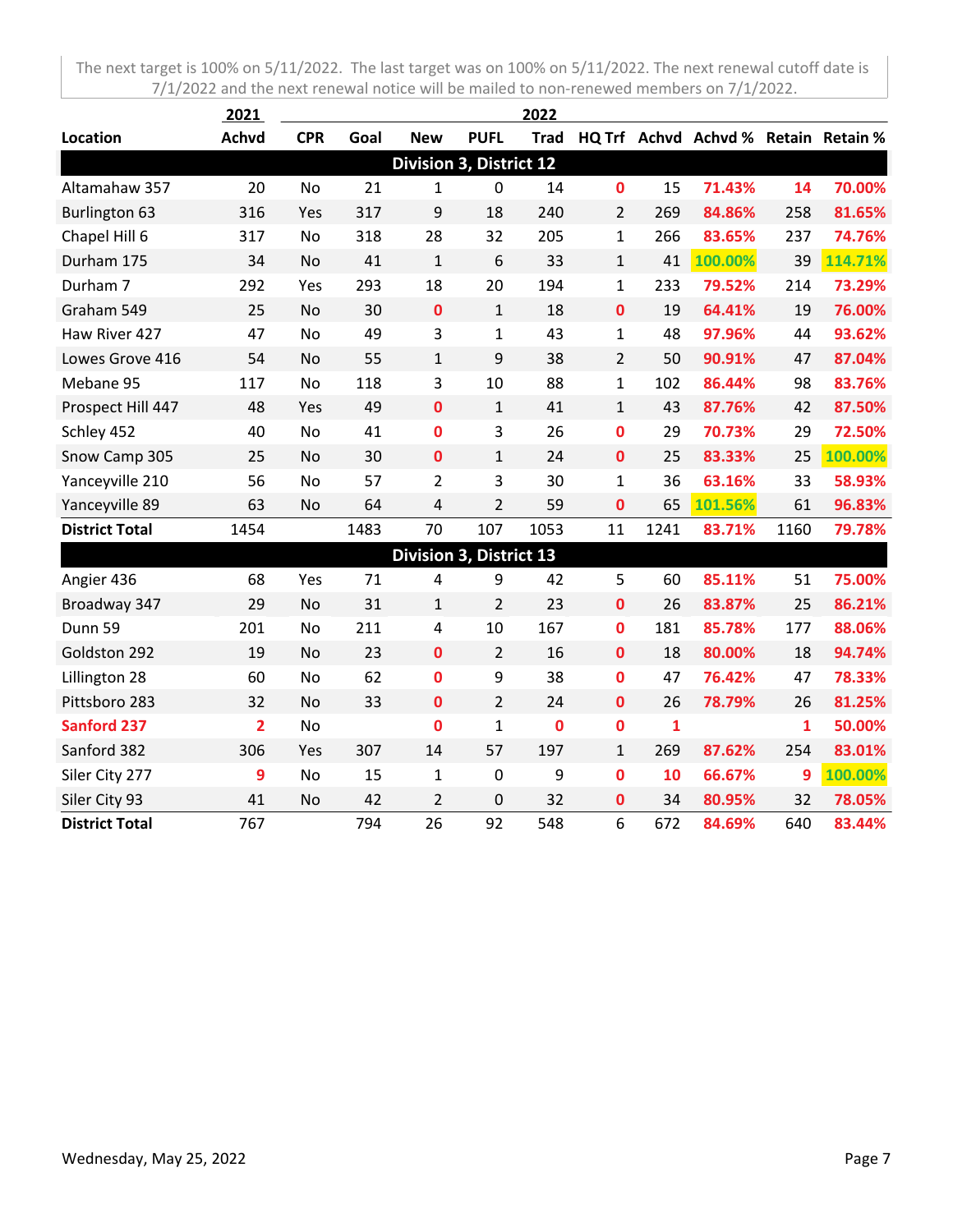|                            | 2021         |            |      |                         |                | 2022        |              |      |                                      |      |         |
|----------------------------|--------------|------------|------|-------------------------|----------------|-------------|--------------|------|--------------------------------------|------|---------|
| Location                   | <b>Achvd</b> | <b>CPR</b> | Goal | <b>New</b>              | <b>PUFL</b>    | <b>Trad</b> |              |      | HQ Trf Achvd Achvd % Retain Retain % |      |         |
|                            |              |            |      | Division 3, District 14 |                |             |              |      |                                      |      |         |
| <b>Eden 254</b>            | 72           | Yes        | 73   | 0                       | 4              | 54          | 0            | 58   | 79.45%                               | 58   | 80.56%  |
| Greensboro 267             | 41           | No         | 42   | $\overline{2}$          | 3              | 29          | 0            | 34   | 80.95%                               | 32   | 78.05%  |
| Greensboro 386             | 202          | No         | 220  | 4                       | 29             | 134         | $\mathbf{1}$ | 168  | 76.36%                               | 163  | 80.69%  |
| Greensboro 53              | 452          | No         | 459  | 6                       | 40             | 343         | $\mathbf{1}$ | 390  | 84.97%                               | 383  | 84.73%  |
| <b>Guilford College 83</b> | 82           | No         | 83   | 0                       | 14             | 44          | 0            | 58   | 69.88%                               | 58   | 70.73%  |
| High Point 87              | 284          | No         | 285  | 8                       | 24             | 250         | $\mathbf{1}$ | 283  | 99.30%                               | 274  | 96.48%  |
| Madison 80                 | 53           | No         | 54   | 0                       | 3              | 38          | 0            | 41   | 75.93%                               | 41   | 77.36%  |
| Mayodan 534                | 112          | No         | 113  | 5                       | 6              | 97          | 6            | 114  | 100.88%                              | 103  | 91.96%  |
| Reidsville 199             | 15           | No         | 17   | 1                       | $\overline{2}$ | 13          | 0            | 16   | 96.97%                               | 15   | 100.00% |
| Reidsville 79              | 95           | Yes        | 99   | 3                       | 9              | 72          | 0            | 84   | 85.28%                               | 81   | 85.26%  |
| <b>District Total</b>      | 1408         |            | 1444 | 29                      | 134            | 1074        | 9            | 1246 | 86.29%                               | 1208 | 85.80%  |
|                            |              |            |      | Division 3, District 15 |                |             |              |      |                                      |      |         |
| Asheboro 45                | 247          | Yes        | 249  | 19                      | 25             | 175         | 9            | 228  | 91.57%                               | 200  | 80.97%  |
| Lexington 255              | 56           | Yes        | 63   | $\mathbf{1}$            | $\overline{2}$ | 53          | 0            | 56   | 88.89%                               | 55   | 98.21%  |
| Lexington 8                | 393          | No         | 418  | 0                       | 53             | 280         | 0            | 333  | 79.76%                               | 333  | 84.73%  |
| Liberty 81                 | 191          | Yes        | 192  | 9                       | 19             | 166         | 4            | 198  | 103.13%                              | 185  | 96.86%  |
| Reeds 162                  | 34           | Yes        | 36   | 0                       | 5              | 27          | 0            | 32   | 90.14%                               | 32   | 94.12%  |
| Thomasville 284            | 14           | Yes        | 17   | $\mathbf{1}$            | 4              | 11          | 6            | 22   | 129.41%                              | 15   | 107.14% |
| <b>District Total</b>      | 935          |            | 974  | 30                      | 108            | 712         | 19           | 869  | 89.22%                               | 820  | 87.70%  |
| <b>Division Total</b>      | 8728         |            | 8921 | 337                     | 866            | 6451        | 96           | 7750 | 86.88%                               | 7317 | 83.83%  |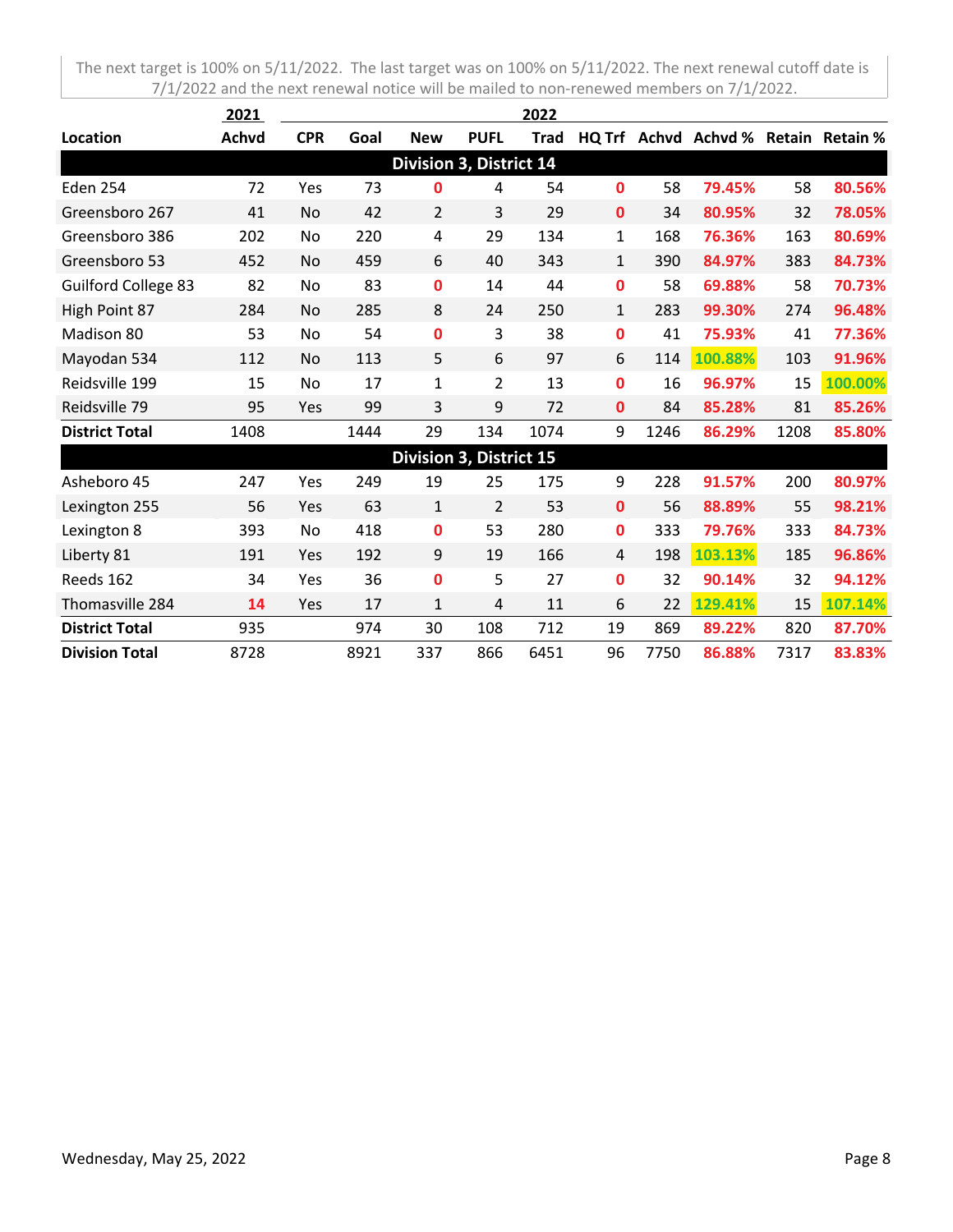|                       | <u> 2021 </u> |            |      |                                |                | 2022           |                |                         |                                      |                |         |
|-----------------------|---------------|------------|------|--------------------------------|----------------|----------------|----------------|-------------------------|--------------------------------------|----------------|---------|
| Location              | <b>Achvd</b>  | <b>CPR</b> | Goal | <b>New</b>                     | <b>PUFL</b>    | <b>Trad</b>    |                |                         | HQ Trf Achvd Achvd % Retain Retain % |                |         |
|                       |               |            |      | <b>Division 4, District 16</b> |                |                |                |                         |                                      |                |         |
| Aberdeen 72           | 99            | No         | 100  | 3                              | 13             | 71             | $\mathbf 0$    | 87                      | 87.00%                               | 84             | 84.85%  |
| Carthage 12           | 175           | Yes        | 176  | 6                              | 9              | 132            | $\overline{2}$ | 149                     | 84.66%                               | 141            | 80.57%  |
| Ellerbe 73            |               | No         |      | 18                             | $\pmb{0}$      | $\overline{2}$ | $\mathbf 0$    | 20                      |                                      | $\overline{2}$ |         |
| Hamlet 49             | 69            | No         | 76   | $\overline{2}$                 | 6              | 59             | $\mathbf 0$    | 67                      | 88.74%                               | 65             | 94.20%  |
| Mt Gilead 92          | 28            | No         | 30   | $\pmb{0}$                      | $\mathbf 1$    | 23             | $\mathbf 0$    | 24                      | 80.00%                               | 24             | 85.71%  |
| Pinehurst 350         | 101           | No         | 102  | $\overline{2}$                 | 16             | 74             | $\mathbf{1}$   | 93                      | 91.18%                               | 90             | 89.11%  |
| Raeford 20            | 59            | No         | 66   | $\mathbf 0$                    | 15             | 27             | $\bf{0}$       | 42                      | 63.64%                               | 42             | 71.19%  |
| Rockingham 147        | 132           | No         | 133  | $\overline{2}$                 | 17             | 93             | $\mathbf{1}$   | 113                     | 84.96%                               | 110            | 83.33%  |
| Southern Pines 177    | 65            | Yes        | 66   | 8                              | $\overline{7}$ | 53             | $\mathbf 0$    | 68                      | 103.03%                              | 60             | 92.31%  |
| Troy 159              | 62            | No         | 63   | 5                              | 5              | 54             | $\mathbf 0$    | 64                      | 101.59%                              | 59             | 95.16%  |
| Troy 358              | 13            | No         | 15   | 0                              | 0              | 13             | $\mathbf 0$    | 13                      | 89.66%                               | 13             | 100.00% |
| <b>Vass 296</b>       | 105           | Yes        | 106  | 4                              | 16             | 74             | 0              | 94                      | 88.68%                               | 90             | 85.71%  |
| <b>West End 303</b>   | 3             | No         |      | $\bf{0}$                       | $\mathbf{1}$   | $\overline{2}$ | $\mathbf 0$    | $\overline{\mathbf{3}}$ |                                      | 3              | 100.00% |
| <b>District Total</b> | 911           |            | 932  | 50                             | 106            | 677            | $\overline{a}$ | 837                     | 89.81%                               | 783            | 85.95%  |
|                       |               |            |      | Division 4, District 17        |                |                |                |                         |                                      |                |         |
| Albemarle 520         | 96            | No         | 97   | $\mathbf{1}$                   | 3              | 81             | $\mathbf{1}$   | 86                      | 88.66%                               | 84             | 87.50%  |
| Albemarle 76          | 95            | No         | 96   | 6                              | 10             | 74             | $\mathbf 0$    | 90                      | 93.75%                               | 84             | 88.42%  |
| Concord 172           | 12            | No         | 15   | $\mathbf 0$                    | $\overline{2}$ | 6              | $\mathbf 0$    | 8                       | 53.33%                               | 8              | 66.67%  |
| Concord 51            | 376           | Yes        | 377  | 16                             | 39             | 281            | $\mathbf 0$    | 336                     | 89.12%                               | 320            | 85.11%  |
| Harrisburg 523        | 57            | Yes        | 62   | $\overline{2}$                 | 3              | 47             | $\mathbf 0$    | 52                      | 84.55%                               | 50             | 87.72%  |
| Indian Trail 458      | 103           | Yes        | 107  | 6                              | 6              | 84             | $\mathbf 0$    | 96                      | 89.72%                               | 90             | 87.38%  |
| Kannapolis 115        | 173           | Yes        | 176  | $\overline{7}$                 | 16             | 140            | $\bf{0}$       | 163                     | 92.61%                               | 156            | 90.17%  |
| Marshville 121        | 41            | No         | 42   | $\mathbf{1}$                   | 3              | 30             | $\mathbf 0$    | 34                      | 80.95%                               | 33             | 80.49%  |
| Marshville 446        | 28            | Yes        | 29   | $\mathbf{1}$                   | $\mathbf{1}$   | 16             | 0              | 18                      | 62.07%                               | 17             | 60.71%  |
| Midland 433           | 80            | No         | 81   | $\overline{7}$                 | 4              | 67             | $\bf{0}$       | 78                      | 96.30%                               | 71             | 88.75%  |
| Monroe 212            | 20            | No         | 22   | $\mathbf 1$                    | 3              | 17             | 0              | 21                      | 97.67%                               | 20             | 100.00% |
| Monroe 27             | 145           | No         | 146  | 5                              | 18             | 116            | $\bf{0}$       | 139                     | 95.21%                               | 134            | 92.41%  |
| Mt Pleasant 301       | 25            | No         | 26   | $\mathbf 0$                    | 6              | 14             | $\bf{0}$       | 20                      | 76.92%                               | 20             | 80.00%  |
| New Salem 440         | 72            | No         | 82   | $\pmb{0}$                      | 3              | 64             | $\pmb{0}$      | 67                      | 81.71%                               | 67             | 93.06%  |
| Unionville 535        | 168           | No         | 169  | 11                             | 5              | 145            | $\mathbf{1}$   | 162                     | 95.86%                               | 150            | 89.29%  |
| Waxhaw 208            | 189           | Yes        | 190  | 6                              | 21             | 150            | $\mathbf 0$    | 177                     | 93.16%                               | 171            | 90.48%  |
| Wingate 431           | 27            | No         | 28   | $\mathbf 1$                    | $\pmb{0}$      | 29             | $\mathbf 0$    | 30                      | 107.14%                              | 29             | 107.41% |
| <b>District Total</b> | 1707          |            | 1744 | 71                             | 143            | 1361           | $\overline{2}$ | 1577                    | 90.42%                               | 1504           | 88.11%  |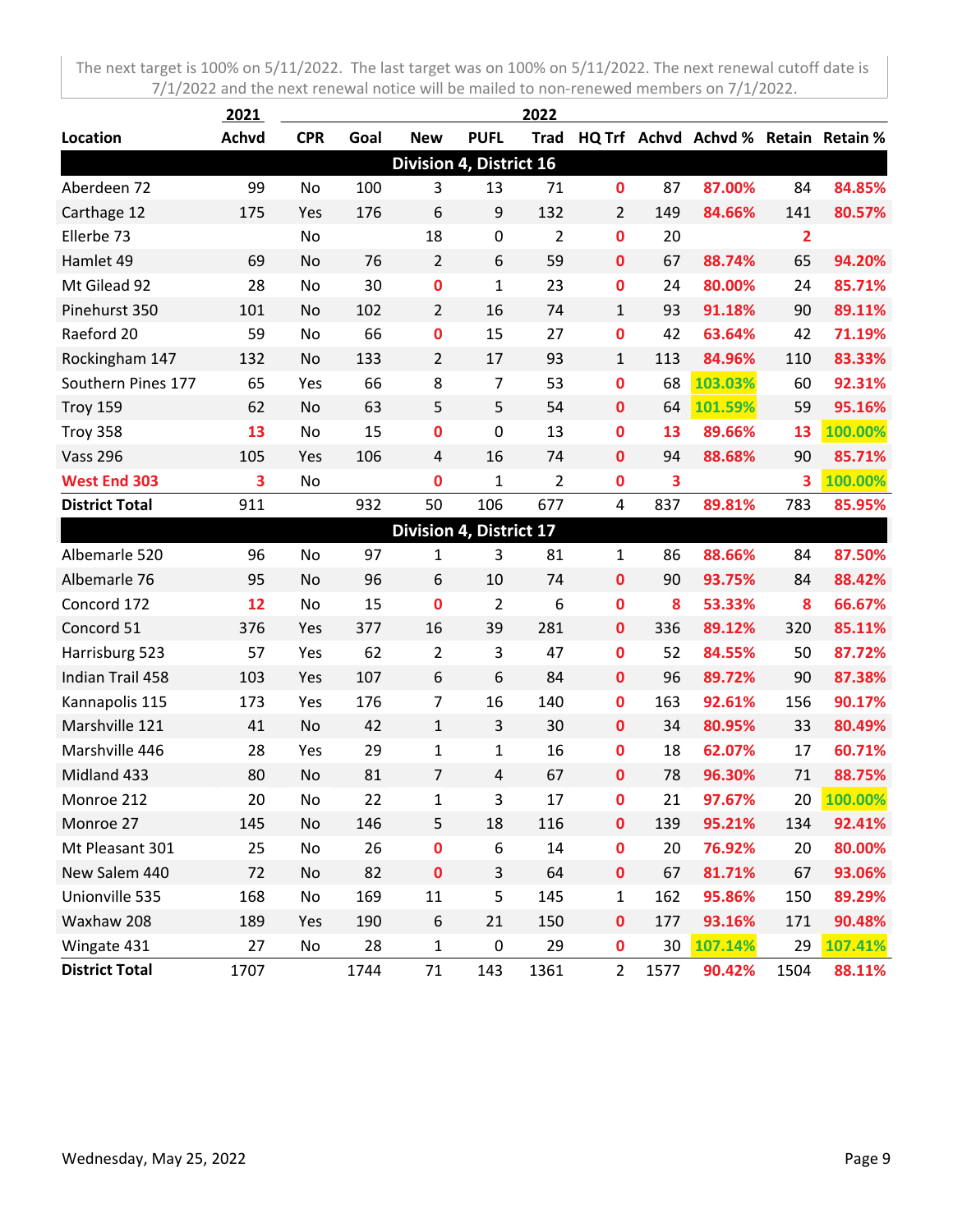|                       | 2021         |            |      |                                |                | 2022        |              |      |                                      |      |         |
|-----------------------|--------------|------------|------|--------------------------------|----------------|-------------|--------------|------|--------------------------------------|------|---------|
| Location              | <b>Achvd</b> | <b>CPR</b> | Goal | <b>New</b>                     | <b>PUFL</b>    | <b>Trad</b> |              |      | HQ Trf Achvd Achvd % Retain Retain % |      |         |
|                       |              |            |      | <b>Division 4, District 18</b> |                |             |              |      |                                      |      |         |
| Clemmons 119          | 70           | No         | 71   | 0                              | 9              | 41          | $\mathbf 0$  | 50   | 70.42%                               | 50   | 71.43%  |
| East Bend 336         | 310          | No         | 311  | 3                              | 9              | 290         | $\mathbf 0$  | 302  | 97.11%                               | 299  | 96.45%  |
| Kernersville 36       | 197          | No         | 198  | 4                              | 17             | 141         | 8            | 170  | 85.86%                               | 158  | 80.20%  |
| King 290              | 374          | No         | 396  | 10                             | 25             | 303         | 4            | 342  | 86.36%                               | 328  | 87.70%  |
| Lewisville 522        | 192          | No         | 193  | 27                             | 20             | 148         | $\mathbf{1}$ | 196  | 101.55%                              | 168  | 87.50%  |
| Mount Airy 123        | 142          | No         | 146  | $\overline{7}$                 | 18             | 104         | $\mathbf 0$  | 129  | 88.66%                               | 122  | 85.92%  |
| Pilot Mountain 142    | 16           | No         | 18   | 0                              | $\overline{2}$ | 7           | $\mathbf 0$  | 9    | 50.00%                               | 9    | 56.25%  |
| Sandy Ridge 140       | 24           | No         | 25   | $\mathbf 0$                    | $\pmb{0}$      | 19          | $\mathbf 0$  | 19   | 76.00%                               | 19   | 79.17%  |
| Sparta 542            | 48           | No         | 50   | 0                              | $\overline{2}$ | 40          | 1            | 43   | 86.87%                               | 42   | 87.50%  |
| Winston-Salem 128     | 49           | No         | 50   | $\mathbf 0$                    | 4              | 34          | $\mathbf{1}$ | 39   | 78.00%                               | 38   | 77.55%  |
| Winston-Salem 220     | 30           | No         | 40   | $\overline{2}$                 | 12             | 9           | $\mathbf 0$  | 23   | 58.23%                               | 21   | 70.00%  |
| Winston-Salem 453     | 18           | No         | 19   | 0                              | $\mathbf{1}$   | 18          | $\mathbf 0$  | 19   | 100.00%                              | 19   | 105.56% |
| Winston-Salem 55      | 411          | No         | 412  | 30                             | 36             | 280         | $\mathbf 0$  | 346  | 84.08%                               | 316  | 76.89%  |
| Yadkinville 505       | 48           | No         | 50   | 2                              | $\overline{4}$ | 41          | $\mathbf 0$  | 47   | 94.00%                               | 45   | 93.75%  |
| <b>District Total</b> | 1929         |            | 1977 | 85                             | 159            | 1475        | 15           | 1734 | 87.71%                               | 1634 | 84.71%  |
|                       |              |            |      | Division 4, District 19        |                |             |              |      |                                      |      |         |
| China Grove 185       | 58           | Yes        | 60   | 0                              | 5              | 46          | $\mathbf 0$  | 51   | 85.00%                               | 51   | 87.93%  |
| Cooleemee 54          | 42           | No         | 43   | 5                              | 1              | 27          | $\mathbf 0$  | 33   | 76.74%                               | 28   | 66.67%  |
| Faith 327             | 138          | Yes        | 142  | 7                              | 9              | 121         | $\mathbf{1}$ | 138  | 97.18%                               | 130  | 94.20%  |
| Harmony 113           | 94           | No         | 98   | 3                              | 8              | 80          | $\mathbf 0$  | 91   | 92.86%                               | 88   | 93.62%  |
| Landis 146            | 40           | No         | 44   | 4                              | $\pmb{0}$      | 28          | $\mathbf 0$  | 32   | 73.56%                               | 28   | 70.00%  |
| Mocksville 174        | 45           | No         | 46   | $\mathbf 0$                    | $\overline{4}$ | 24          | $\mathbf 0$  | 28   | 60.87%                               | 28   | 62.22%  |
| Mooresville 66        | 115          | Yes        | 116  | 1                              | 9              | 78          | 0            | 88   | 75.86%                               | 87   | 75.65%  |
| Rockwell 112          | 57           | No         | 63   | $\mathbf 0$                    | $\overline{7}$ | 33          | $\mathbf 0$  | 40   | 63.49%                               | 40   | 70.18%  |
| Salisbury 106         | 136          | No         | 137  | 4                              | 14             | 87          | $\mathbf 0$  | 105  | 76.64%                               | 101  | 74.26%  |
| Salisbury 107         | 106          | Yes        | 122  | 2                              | 10             | 86          | $\bf{0}$     | 98   | 80.33%                               | 96   | 90.57%  |
| Salisbury 14          | 95           | No         | 96   | 14                             | $\overline{7}$ | 73          | 0            | 94   | 97.92%                               | 80   | 84.21%  |
| Salisbury 342         | 364          | Yes        | 372  | 10                             | 50             | 267         | 16           | 343  | 92.33%                               | 317  | 87.09%  |
| Statesville 217       | 51           | No         | 57   | 3                              | 5              | 46          | $\pmb{0}$    | 54   | 95.58%                               | 51   | 100.00% |
| Statesville 65        | 215          | Yes        | 219  | $\overline{7}$                 | 17             | 158         | $\mathbf 1$  | 183  | 83.56%                               | 175  | 81.40%  |
| Troutman 401          | 57           | Yes        | 58   | $\overline{2}$                 | $\overline{2}$ | 49          | $\mathbf{1}$ | 54   | 93.10%                               | 51   | 89.47%  |
| <b>District Total</b> | 1613         |            | 1672 | 62                             | 148            | 1203        | 19           | 1432 | 85.67%                               | 1351 | 83.76%  |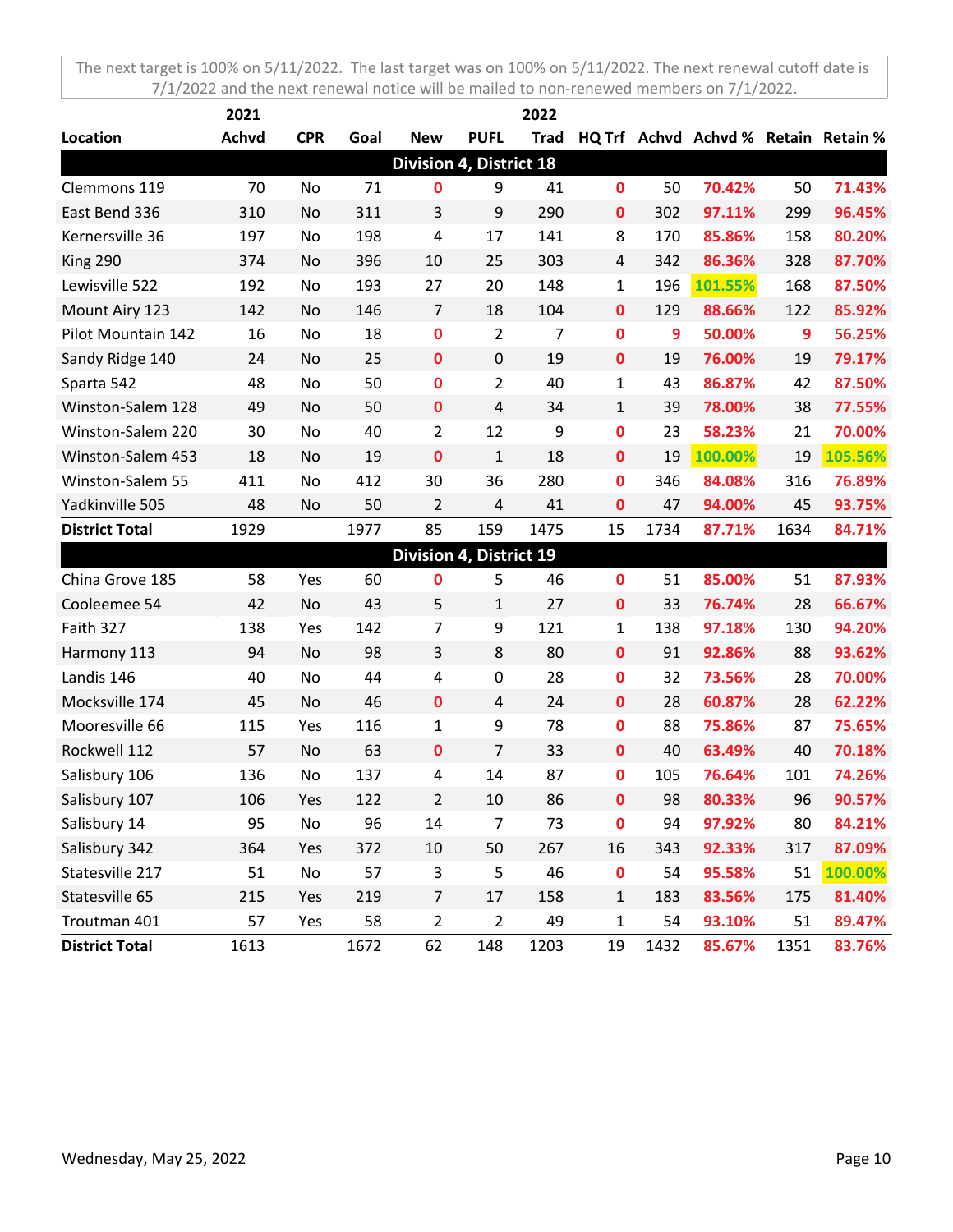|                                | 2021  | 2022       |      |                |             |      |                |       |         |        |                 |
|--------------------------------|-------|------------|------|----------------|-------------|------|----------------|-------|---------|--------|-----------------|
| Location                       | Achvd | <b>CPR</b> | Goal | <b>New</b>     | <b>PUFL</b> | Trad | HQ Trf         | Achvd | Achvd % | Retain | <b>Retain %</b> |
| <b>Division 4, District 20</b> |       |            |      |                |             |      |                |       |         |        |                 |
| Charlotte 221                  | 86    | Yes        | 87   | 0              | 10          | 56   | 0              | 66    | 75.86%  | 66     | 76.74%          |
| Charlotte 262                  | 261   | No.        | 262  | 63             | 32          | 204  | 1              | 300   | 114.50% | 236    | 90.42%          |
| Charlotte 345                  | 43    | No         | 44   | 0              | 5           | 19   | $\mathbf{0}$   | 24    | 54.55%  | 24     | 55.81%          |
| Charlotte 380                  | 61    | No         | 84   | $\mathbf 0$    | 24          | 13   | $\mathbf{0}$   | 37    | 44.31%  | 37     | 60.66%          |
| Charlotte 400                  | 63    | No         | 64   | 5              | 6           | 41   | $\mathbf{0}$   | 52    | 81.25%  | 47     | 74.60%          |
| Charlotte 9                    | 120   | No.        | 121  | 1              | 8           | 87   | $\mathbf{0}$   | 96    | 79.34%  | 95     | 79.17%          |
| Cornelius 86                   | 124   | Yes        | 125  | $\mathbf{1}$   | 9           | 102  | $\mathbf{1}$   | 113   | 90.40%  | 111    | 89.52%          |
| Huntersville 321               | 187   | No         | 188  | 18             | 15          | 154  | 5              | 192   | 102.13% | 169    | 90.37%          |
| Matthews 235                   | 290   | No         | 291  | 7              | 13          | 235  | 3              | 258   | 88.66%  | 248    | 85.52%          |
| Mint Hill 555                  | 109   | Yes        | 110  | 6              | 10          | 75   | $\overline{2}$ | 93    | 84.55%  | 85     | 77.98%          |
| Newell 287                     | 32    | No         | 33   | 1              | 7           | 20   | $\mathbf 0$    | 28    | 84.85%  | 27     | 84.38%          |
| Paw Creek 353                  | 295   | No         | 297  | $\overline{2}$ | 38          | 196  | $\mathbf{0}$   | 236   | 79.60%  | 234    | 79.32%          |
| Pineville 337                  | 76    | No         | 77   | 0              | 5           | 42   | $\mathbf 0$    | 47    | 61.04%  | 47     | 61.84%          |
| <b>District Total</b>          | 1747  |            | 1782 | 104            | 182         | 1244 | 12             | 1542  | 86.53%  | 1426   | 81.63%          |
| <b>Division Total</b>          | 7907  |            | 8107 | 372            | 738         | 5960 | 52             | 7122  | 87.86%  | 6698   | 84.71%          |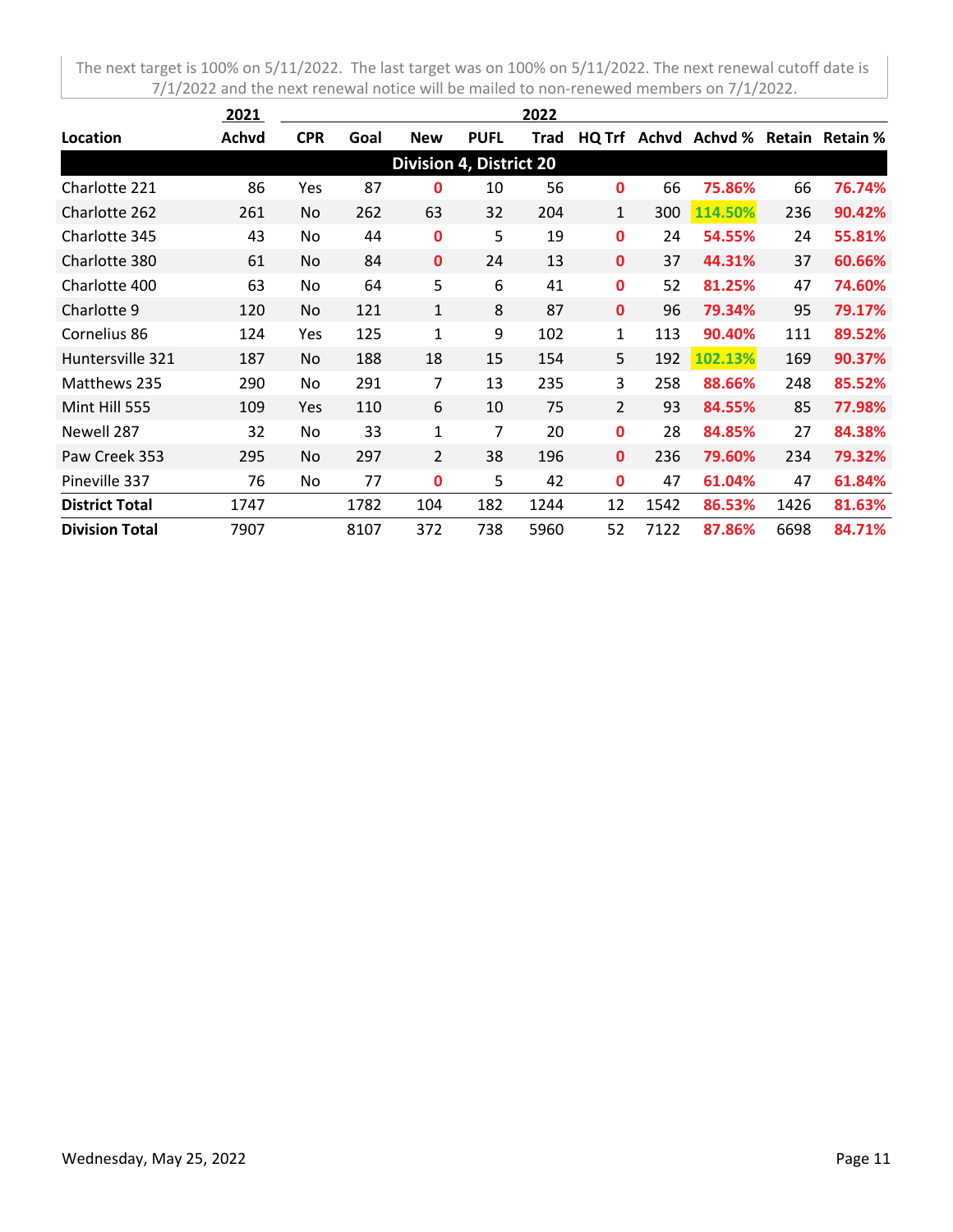|                                | 2021                    |            |      |                                |                | 2022        |                |      |                                      |      |         |
|--------------------------------|-------------------------|------------|------|--------------------------------|----------------|-------------|----------------|------|--------------------------------------|------|---------|
| Location                       | <b>Achvd</b>            | <b>CPR</b> | Goal | <b>New</b>                     | <b>PUFL</b>    | <b>Trad</b> |                |      | HQ Trf Achvd Achvd % Retain Retain % |      |         |
| <b>Division 5, District 21</b> |                         |            |      |                                |                |             |                |      |                                      |      |         |
| <b>Blowing Rock 256</b>        | $\overline{\mathbf{z}}$ | No         | 15   | 0                              | $\overline{2}$ | 3           | $\mathbf 0$    | 5    | 33.33%                               | 5    | 71.43%  |
| Boone 130                      | 179                     | Yes        | 180  | 1                              | 20             | 135         | 8              | 164  | 91.11%                               | 155  | 86.59%  |
| Glen Alpine 395                | 15                      | No         | 16   | $\mathbf 0$                    | 3              | 12          | $\mathbf 0$    | 15   | 93.75%                               | 15   | 100.00% |
| Granite Falls 209              | 53                      | No         | 60   | $\mathbf 0$                    | 4              | 42          | $\mathbf 0$    | 46   | 76.67%                               | 46   | 86.79%  |
| Hudson 392                     | 104                     | No         | 105  | 13                             | 9              | 90          | $\mathbf 1$    | 113  | 107.62%                              | 99   | 95.19%  |
| Lansing 275                    | 98                      | No         | 104  | $\mathbf 0$                    | 4              | 78          | $\mathbf 0$    | 82   | 79.23%                               | 82   | 83.67%  |
| Lenoir 29                      | 216                     | No         | 217  | 22                             | 14             | 187         | 3              | 226  | 104.15%                              | 201  | 93.06%  |
| Morganton 21                   | 42                      | No         | 43   | $\pmb{0}$                      | $\overline{3}$ | 30          | $\mathbf 0$    | 33   | 76.74%                               | 33   | 78.57%  |
| Morganton 322                  | 20                      | No         | 22   | $\mathbf 0$                    | $\overline{2}$ | 16          | $\mathbf 0$    | 18   | 81.82%                               | 18   | 90.00%  |
| Morganton 506                  | 16                      | No         | 17   | $\mathbf 0$                    | $\mathbf{1}$   | 12          | $\mathbf 0$    | 13   | 76.47%                               | 13   | 81.25%  |
| N Wilksboro 31                 | 114                     | No         | 115  | 4                              | 14             | 73          | $\mathbf 0$    | 91   | 79.13%                               | 87   | 76.32%  |
| Taylorsville 170               | 53                      | No         | 56   | 6                              | $\overline{2}$ | 43          | $\mathbf{0}$   | 51   | 91.07%                               | 45   | 84.91%  |
| Valdese 234                    | 155                     | No         | 166  | 19                             | 12             | 120         | $\mathbf 0$    | 151  | 91.24%                               | 132  | 85.16%  |
| <b>District Total</b>          | 1072                    |            | 1115 | 65                             | 90             | 841         | 12             | 1008 | 90.40%                               | 931  | 86.85%  |
| <b>Division 5, District 22</b> |                         |            |      |                                |                |             |                |      |                                      |      |         |
| Belmont 144                    | 200                     | Yes        | 220  | 7                              | $\overline{7}$ | 158         | $\overline{2}$ | 174  | 79.27%                               | 165  | 82.50%  |
| Belmont 180                    | 19                      | No         | 27   | $\overline{4}$                 | $\mathbf{1}$   | 19          | $\mathbf 0$    | 24   | 90.57%                               | 20   | 105.26% |
| Bessemer City 243              | 99                      | No         | 111  | 4                              | 13             | 67          | $\mathbf{1}$   | 85   | 76.58%                               | 80   | 80.81%  |
| Cherryville 100                | 178                     | No         | 179  | $\mathbf{1}$                   | 9              | 118         | $\mathbf 0$    | 128  | 71.51%                               | 127  | 71.35%  |
| Denver 455                     | 57                      | No         | 58   | 0                              | 6              | 40          | $\mathbf 0$    | 46   | 79.31%                               | 46   | 80.70%  |
| Gastonia 23                    | 297                     | No         | 298  | 3                              | 29             | 202         | $\mathbf{1}$   | 235  | 78.86%                               | 231  | 77.78%  |
| Hickory 48                     | 784                     | Yes        | 815  | 19                             | 70             | 620         | $\overline{2}$ | 711  | 87.29%                               | 690  | 88.01%  |
| Hickory 544                    | 150                     | No         | 178  | 12                             | 6              | 113         | $\mathbf{1}$   | 132  | 74.16%                               | 119  | 79.33%  |
| Lincolnton 30                  | 263                     | Yes        | 278  | 12                             | 16             | 231         | $\mathbf{1}$   | 260  | 93.69%                               | 247  | 93.92%  |
| Maiden 240                     | 51                      | No         | 69   | $\mathbf 0$                    | 5              | 39          | $\mathbf 0$    | 44   | 64.23%                               | 44   | 86.27%  |
| Newton 16                      | 424                     | No         | 463  | 1                              | 37             | 280         | $\mathbf 0$    | 318  | 68.68%                               | 317  | 74.76%  |
| Stanley 266                    | 100                     | Yes        | 104  | 1                              | 9              | 70          | $\mathbf 0$    | 80   | 77.29%                               | 79   | 79.00%  |
| <b>District Total</b>          | 2622                    |            | 2797 | 64                             | 208            | 1957        | 8              | 2237 | 79.98%                               | 2165 | 82.57%  |
|                                |                         |            |      | <b>Division 5, District 23</b> |                |             |                |      |                                      |      |         |
| Chimney Rock 437               | 22                      | No         | 23   | 0                              | $\overline{2}$ | 18          | $\mathbf 0$    | 20   | 86.96%                               | 20   | 90.91%  |
| Fallston 527                   | 34                      | Yes        | 37   | $\overline{2}$                 | 3              | 23          | $\mathsf{3}$   | 31   | 84.93%                               | 26   | 76.47%  |
| Forest City 74                 | 122                     | No         | 133  | $\mathbf{1}$                   | 10             | 99          | 12             | 122  | 91.73%                               | 109  | 89.34%  |
| Henrietta 423                  | 80                      | Yes        | 81   | $\pmb{0}$                      | 3              | 62          | $\mathbf 1$    | 66   | 81.48%                               | 65   | 81.25%  |
| Kings Mountain 155             | 170                     | No         | 171  | 10                             | 15             | 123         | $\mathbf{1}$   | 149  | 87.13%                               | 138  | 81.18%  |
| Shelby 82                      | 269                     | No         | 289  | 8                              | 18             | 204         | 5              | 235  | 81.46%                               | 222  | 82.53%  |
| <b>District Total</b>          | 697                     |            | 733  | 21                             | 51             | 529         | 22             | 623  | 84.99%                               | 580  | 83.21%  |